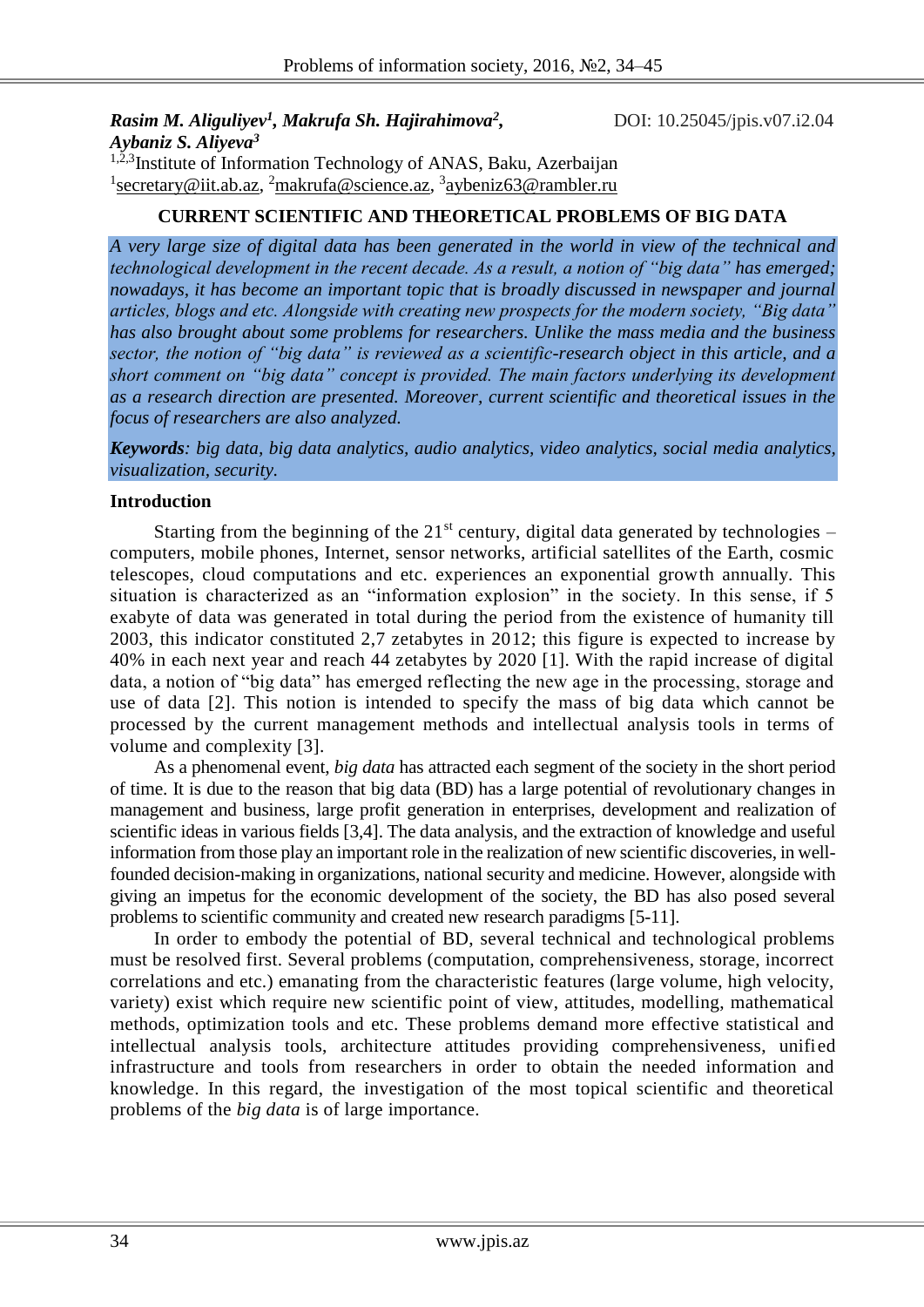### *Big data* **concept**

In general, when the history of data development is reviewed, it can be seen that a technology used in data management analysis – "data base" management systems have emerged in the 70's of the past century [12]. It can be said that the concept of the "data base" was established ever since. However, mainframes (general-purpose universal electronic-computation machines) were not able to maintain the adequacy for the storage and processing as a result of the increase in data volume. In subsequent years, "parallel data base system" was proposed for the solution of the problem [13]. The architecture of these systems is based on the use of clusters (each processor in cluster consists of the processor, memory and the disc). It is worth mentioning that the "parallel data base system" was quite popular till the end of 90's of the past century. However, with the increase of the varieties of Internet services, the storage and processing of big data has also increased. Fundamental changes in computation architecture and expandable processing mechanisms are required in the solution of problem. Encountered the BD problems, one of the giants of information technologies (IT) sector *Google* corporation have generated *File System Google* [14] and *MapReduce* [15] software and hardware platform for the data management and data analysis at the Internet scale. Open code *Apache Hadoop* and *Hadoop Distributed File System* [16, 17] program software, also *NoSQL* data base was developed which have established the *big data* technologies. This technology is considered as the most accurate choice for the storage and management of largescale data. It is because this technology is more effective in technology clustering issues, especially in the evaluation of the rating of web-pages. At the same time, it has also defeated the drawbacks of data warehousing systems, and enabled the collection of required information by using more complex analytical tools [11].

Several research works are available regarding the history and the review of the *big data* term [2, 3, 5–9, 18-20]. Investigations show that the big data is one of the terms with known history. Such that, the term of big data was firstly used by John Mashey, the expert on computer sciences of *Silicon Graphics* computer enterprise in 1998. This term is later encountered in 2000 – in a research work published in academic environment by Francis Diebold, a professor of the University of Pennsylvania and one of the leading researchers of the big data term [2]. His further work reckons that the term is firmly established, and has become a rigorous research direction rather than an event or phenomenon [18]. Notwithstanding, the term has gained popularity after an academic article published by Clifford Lynch, the professor of the University of Berkeley [21].

Regardless the fields applied, some general features pertain to the *big data*. These features can be divided into three main groups by reflecting the main problems of BD: volume, velocity and variety. This is also called "*3V*" in English-speaking sources. These features are broadly commented in several scientific sources [3, 5–9, 20, 22, 23]. The first model enabled to specify the BD and to distinguish it from other data, which was presented by Doung Laney, the analytics expert of *Gartner* enterprise in 2001 [24]. He has forecasted a tendency in electronic commerce: the higher importance and complexity of data management; thereafter, he specified the volume, transmission velocity and the variety of the data as main problems in data management. The considered features constitute the main concept of *big data* technologies in general. This concept reflects the idea of more efficient use, storage and extraction of more valuable information by the analysis of very large-volume data gathered at high velocity and from various sources.

This characteristics are commented in [3] as following:

*Volume*. Volume is the main feature of BD and the quantitative indicator of the data. At present, this indicator is measured by the volume of terabytes till zetabytes. The volume problem primarily causes a problem of storage which requires large-scale storage and distributed processing.

*Velocity*. Two cases are considered here. First, new data is generated at high velocity, the existing data are updated and collected. Second, as the volume increases, very high velocity is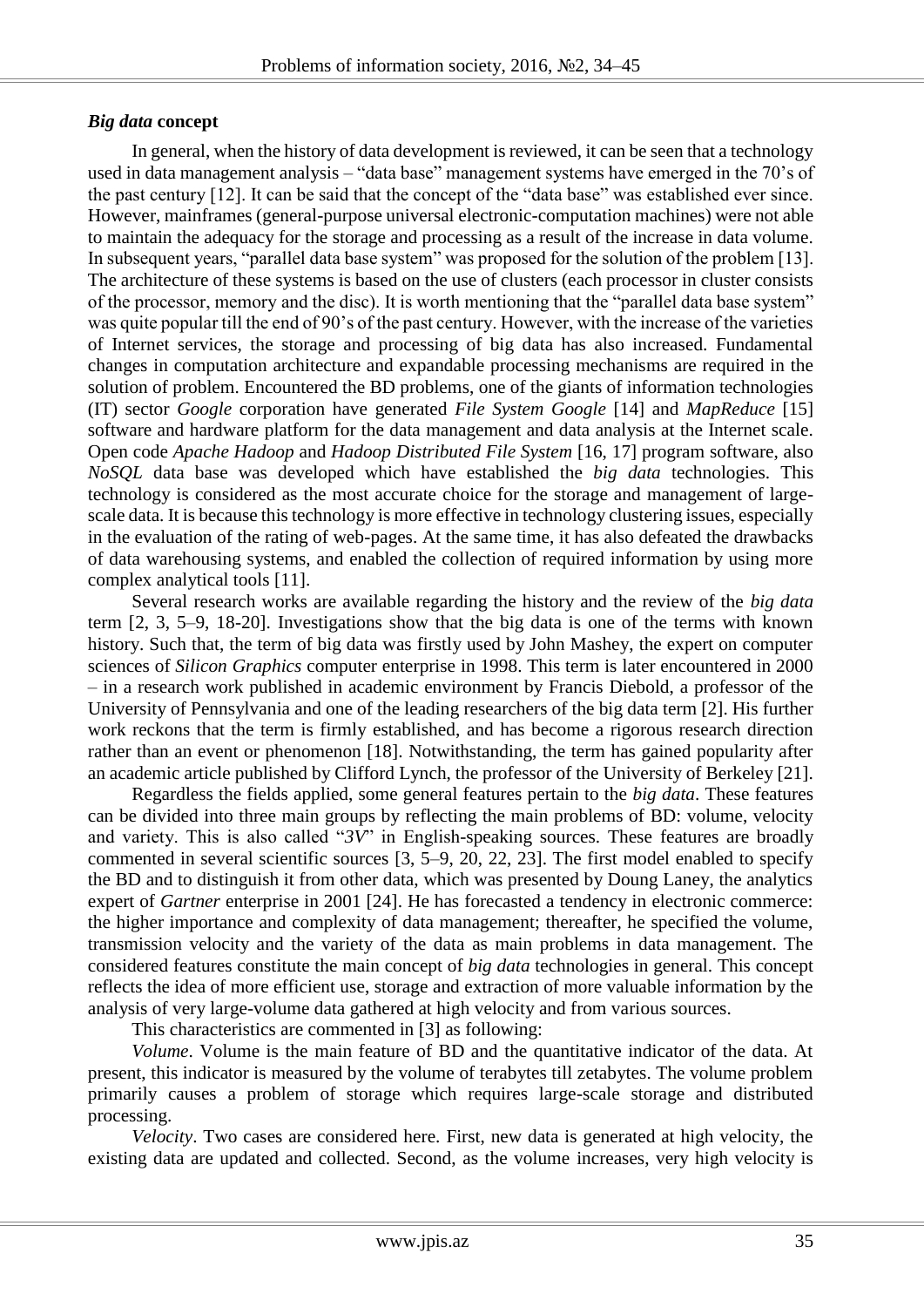required for the processing. The velocity is regarded as a problem of time and interpreted as the capability of existing processing technologies to analyze the data in real time.

*Variety.* Variety is one of the natural features of BD. The majority of information enters from different sources (e-mail, social networks, web-sites, sensors and etc.) at different formats, and different indexation scheme is applied. It is not an easy task to compile, jointly process and convert them into an appropriate format for the analysis.

Considering the veracity of the data and the value of BD, *IBM* and *Oracle* enterprises have added fourth "V" (*veracity*) and fifth "V" (*value*), respectively.

*Veracity*. By veracity, the quality of the data (complete, incomplete, conflicting and etc.) is understood. The quality of the data can change at large volumes which may affect the variety and the outcome of analysis.

*Value*. The data must possess the capability to generate the value. If BD does not generate value, it becomes "information dump". The constant attention to *big data* by business sector is due to its ability to generate value. Hence, this factor is evaluated as a marketing feature [1, 4]. It is because the value of information is determined by how we utilize it.

It must also be mentioned that the number of "v"s is constantly being increased by the experts in recent times.

#### **The factors of formation of** *Big data* **as a research paradigm**

Nowadays, the information abundance called big data is indeed present. However, it must not discourage people; on the contrary, it must be considered as a natural resource. Because, these natural resources possess the comprehensive knowledge, which can give an impetus for scientific discoveries. A new generation of analytical technologies is required for the value generation in the society and the business sector by using these resources at maximum. In this regard, the BD topic has attracted large attention of decision-making persons and politicians in government bodies, as well as the business sector and scientific researchers, and as mentioned, has become a new research direction.

In the first instance, it must be mentioned that various conferences, symposia, seminars and forums are held by notable international organizations, scientific institutions dedicated to different aspects of very large-volume information processing. The main discussion topics of those events are: Big Data architecture, Big Data management, Big Data modelling, Big Data analytics, Big Data toolkits, Big Data open platforms, Big Data as a Service, Big Data in Business Performance Management, Big Data Analytics in e-Government and Society, visualization, security, Big Data algorithms and etc. [3].

The dedication of special issues of scientific and mass journals to the topic of *big data* and the publication of new academic journals elucidating the scientific and theoretical problems of BD starting from 2014 is one of the main factors emphasizing the importance of this field as a rigorous scientific direction.

Fundamental scientific-research is being carried out in popular world scientific centers on the topic of big data collection and processing, storage, architecture, analytics, security, visualization and so forth. [3].

Starting from 2013, "data science" started to be taught as an academic module at bachelor, master and doctoral levels in several leading universities of the world: University of Dandee (Scotland), University of Auckland (New Zealand), University of South California, University of Washington, University of Berkeley, University of New-York, Imperial College London and etc. [6]. Such programs aim to provide a fundamental training such as the computation models for the maximum use of the potential of large-volume data, the mathematical methods for modelling and forecasting, architecture, contemporary programming methods, data collection, storage and analysis. At present, the number of these universities is constantly increasing. The program is being taught in Sabanci University in Turkey, Higher School of Economics in Russia and etc. at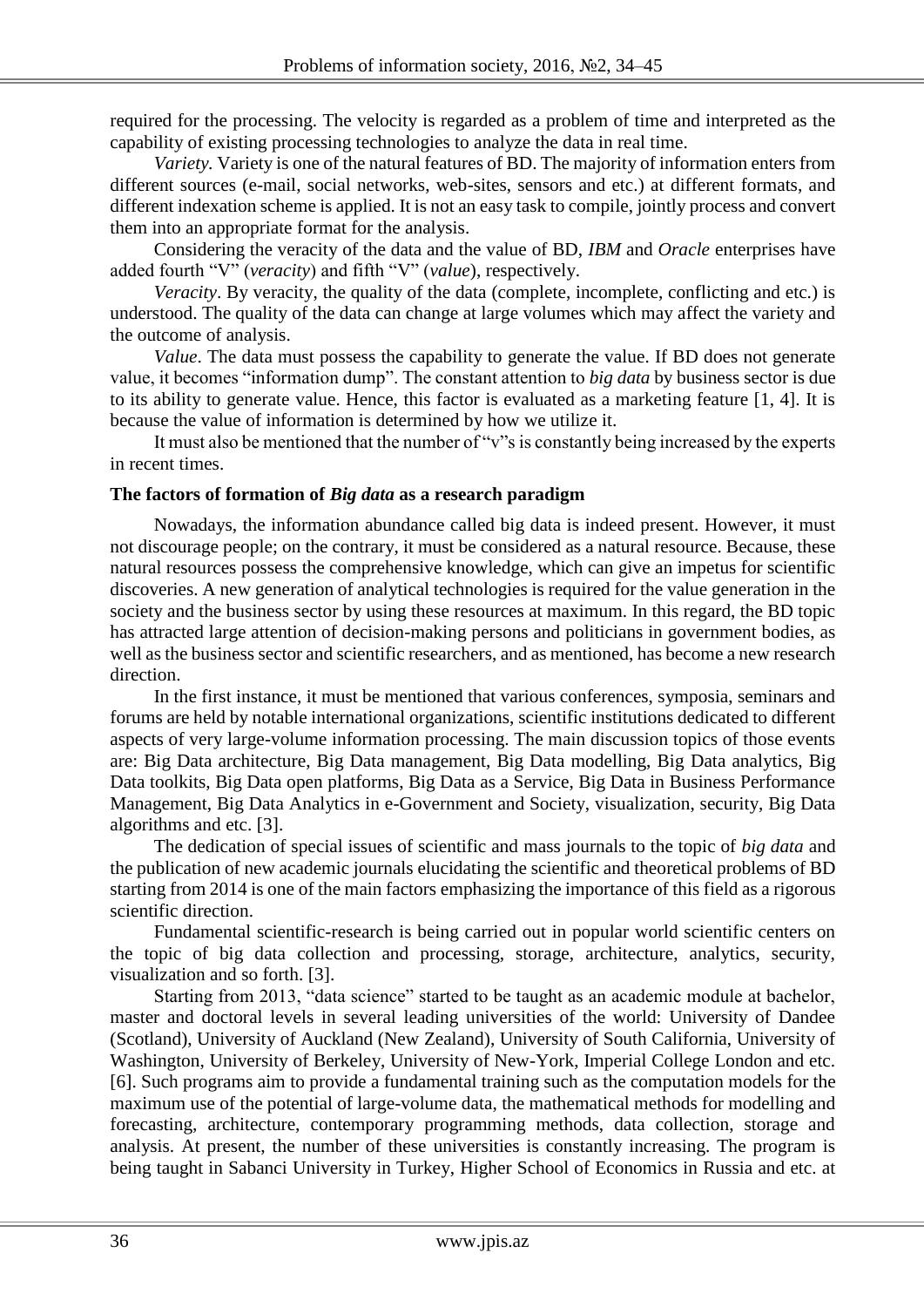master levels. It is worth mentioning that, the "data scientist" specialty is one of the promising popular specialties. Big data technologies and corresponding fundamental research have become the main scientific research directions of these education centers.

The bibliometric analysis in several leading science databases of the world is one of the main factors emphasizing the development of BD as a research topic [8-11, 25]. In this case, the topic development can be considered in terms of bibliometric indicators such as time, space, scientific fields, the number of published research works, type (book, article, conference proceeding and etc.) and etc. For instance, if only one research work could be found as a result of search on "big data" keyword in 2008, the number of scientific-research works has shown an exponential increase, starting from 2012. First places in geographical distribution of research works are occupied by USA, China, India, Great Britain, South Korea and etc. countries.

The research results carried out in *Google Scholar* and *Springer* databases are similar to [10, 25] as well. The dynamics of research works on years are given in the graph below (Figure 1).



Figure 1. Distribution of research works on *big data* in *Google Scholar* and *Springer* databases

The distribution of works according to the document the type and field of science in *Springer* database are given in Figure 2 and Figure 3 respectively.

As seen from the Graph, the research works related to computer sciences, engineering, management, medicine, mathematics and social sciences occupy a large share in documents. Bibliometric indicators emphasize an increasing importance of the data in various scientific fields and the formation of the *big data* as a scientific direction once again.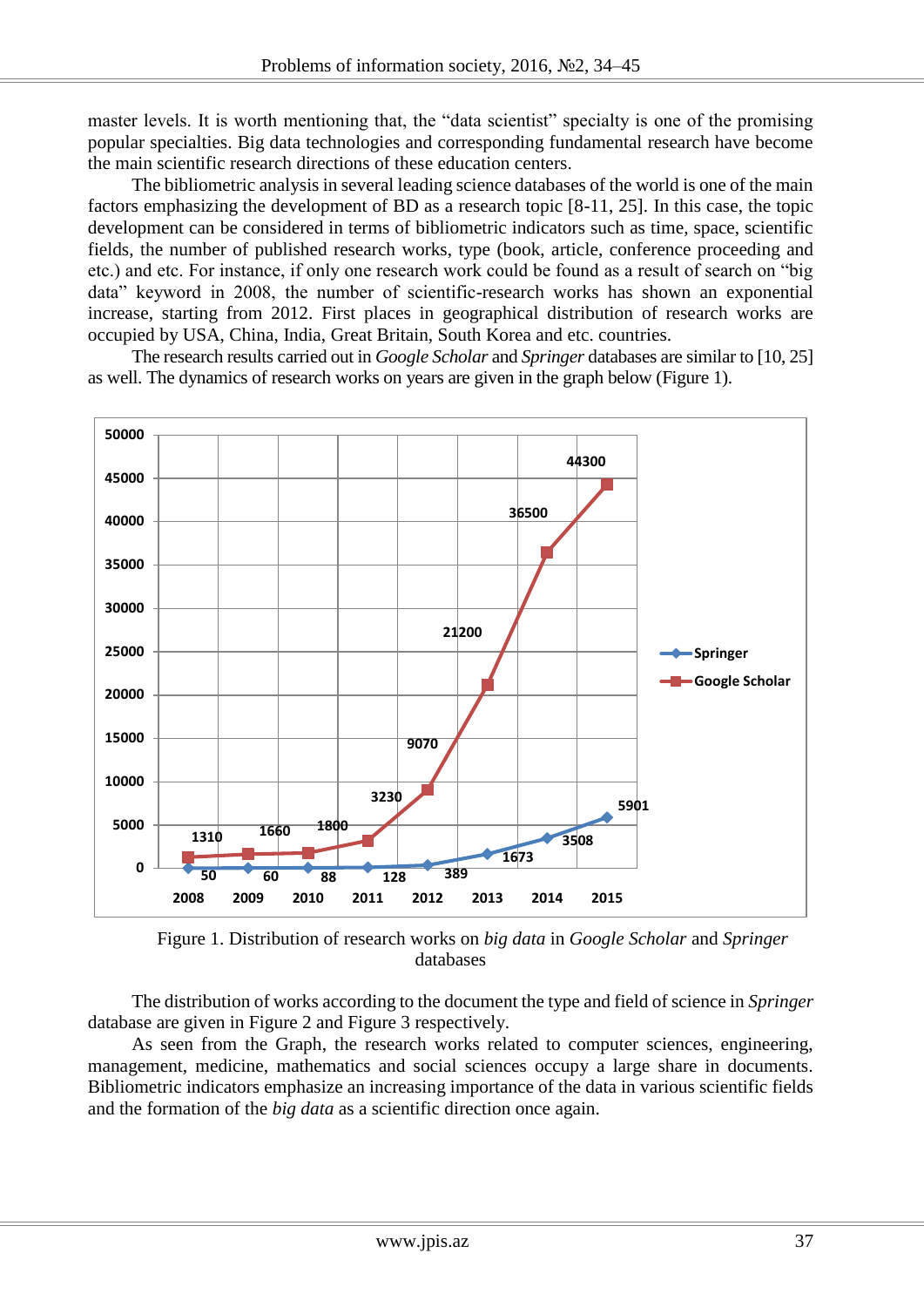

Figure 2. Distribution of research works according to the type of documents on *big data* in *Springer* database



Figure 3. Distribution of research works on *big data* in *Springer* database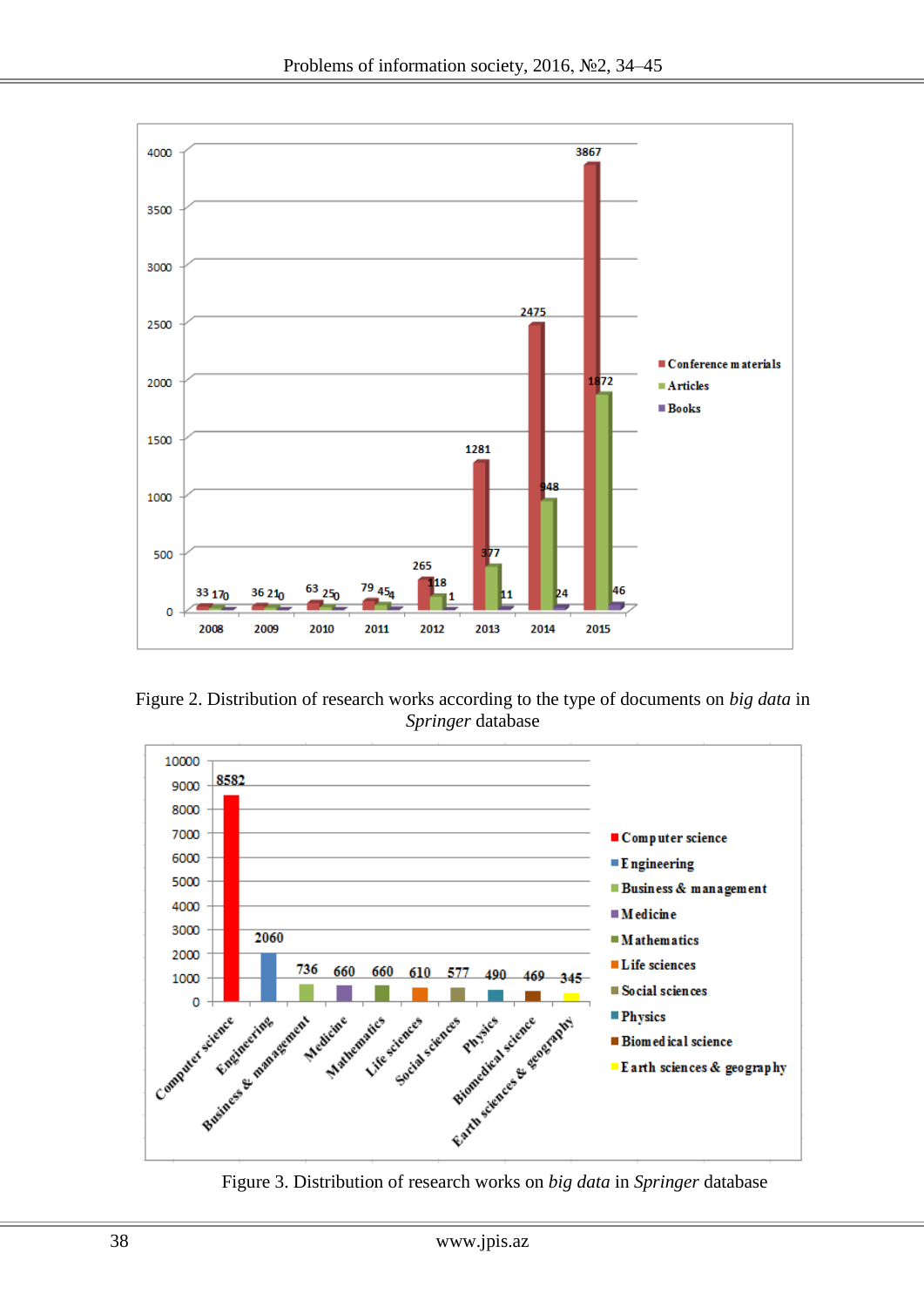In general, big data has encouraged the revolutionary changes in the methodology of scientific research, scientific thoughts and methods. The extraction of new knowledge from data has established scientific investigations based on the intensive processing of this resource [6, 11]. The Turing Award winner Jim Gray has noted four scientific paradigms. Hence, the science was empirical thousand years ago, theoretical in hundreds centuries thereafter, and computational in recent decades; as the fourth paradigm, he has named the science based on the intensive processing of the data – the electronic science distinguished from computational science [26]. J. Gray reckons that the systematic solution of the majority of the complex global challenges, encountered by the humanity, can only be proposed by the fourth paradigm of the scientific research. According to this paradigm, the fields of science based on the intensive processing of the data has started to develop, whereas the scientific investigations become to be dependent on the data acting as a main source of the modern scientific discoveries [26]. The development of the fourth paradigm is stimulated by the large-volume data; various scientific fields are managed with the data at high level [9]. For example, fields of science such as astronomy [27], social evaluations [28], bioinformatics [29] computational biology, meteorology and etc. are based on the large-volume data processing. The interdisciplinary field named as "data science" gains its positions gradually [6, 30, 31]. The research topic of this field is the big data oriented to the extraction of generalized knowledge from the data. The data science is interlinked with several disciplines including informatics, mathematics, social sciences, network science, economics and etc. Hence, alongside with mathematics, statistics and informatics, the fundamentals of BD processing and analytics are constituted by various methods and theories, including the probability theory, image recognition, neural networks, intellectual analysis [32,33], machine learning [34], signal processing, natural language processing, forecast analysis, visualization [35,36], optimization, statistical methods [37], programming, engineering, the modelling of uncertainties, high productivity computations and etc.

#### **Scientific and theoretical problems of** *Big data*

Surely, the achievements of scientific research conducted in relation with the revelation of mysteries, surrounding the humanity, is a result of the efficient application of BD capabilities [9]. However, the revelation of knowledge unknown by BD and the decision-making, based on such knowledge, is a complex issue in terms of the data organization and processing – a new paradigm called "*big data computing*" [11]. This new paradigm comprises the methods and models of largescale storage, processing and computation. That is, new scientific approaches and sophisticated analysis tools are required for the solution of the problems such as compilation and management, storage, security, search, analysis (generation of analytical reports and visualization, forecasting) and etc. of texts, images, audio, video, and other types of unstructured information with volume of hundreds of terabytes which carry exceptionally useful information and not processed by common relational databases [9].

In [38], the problems pertaining to BD are divided into three groups:

- 1. *Data issues* are related to the volume, velocity, variety and veracity. Thus, the data volume is increasing in comparison with past periods and existing tools are not capable to process them. Data may be in different format (text, sensor, audio, video, graph and etc.). Data is generated as constant flow and it is needed to extract useful information from them in real time. The incompatibility in databases may complicate the process of data processing and management. The quality of data may change and this change may impact the outcome of the analysis.
- 2. *Processing problem* includes the collection of valid information for analysis and search for solution compatibilities from various sources. Moreover, this includes the analysis and the presentation of access, that is, the visualization of the results in most appropriate manner comprehensible for a person.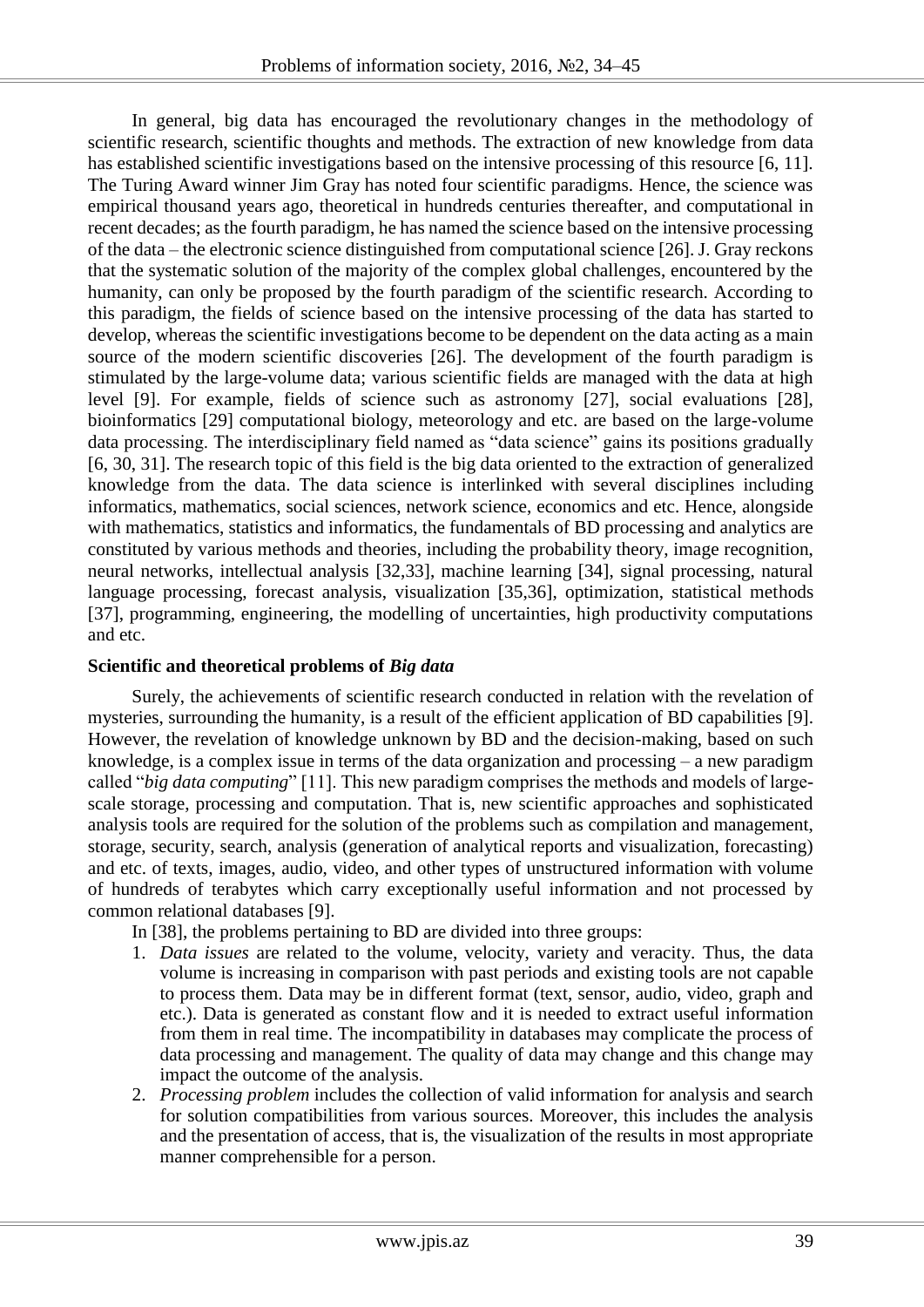3. *Data management* is the last of the proposed classifications. The management problem is mainly related to the preparation of data for analysis, storage, collection, the provision of data privacy and security, that is, the management of data lifecycle in general. It is the provision of correct use of data. This is regulated by information security policies and rules considered at national and international levels.

*Problems of big data analysis.* In general, the rapid increase in data volume and the demand for their analysis in real-time regime has led to the establishment of Big Data Analytics which is considered one of the main problems of BD. This is the process of detection of hidden regularities, unknown correlations and other useful information in large-volume data for the optimal decision-making. While *Big data Analytics* is applied to larger and more complex massives, *Discovery Analytics* and *Exploratory Analytics* terms are used alongside. Regardless of how it is named, the essence of analytics is not altered – to establish a feedback providing the information on different processes for decision-making people [3].

Three types of BD analytics are mentioned in [39]: big data descriptive analytics, big data predictive analytics, and big data prescriptive analytics.

*Big data descriptive analytics* is engaged in questions "what happened?", "why has it happened?".

*Big Data predicative analytics* answers the question "what will happen?".

*Big Data prescriptive analytics* not only shows "what will happen", "when will it happen", but also "why will it happen".

In general, BD analytics is one of the main problems of BD. This problem is related to the features, existing analysis models and methods and the limitations of data processing systems [9]. In [6, 40], the integration of various types of data, the volume, scaling, security, and incompatibility of data are indicated as main problems of analytics. Certainly, complex data analysis methods also exist. However, the majority of traditional methods of data analysis are not capable to dynamically adapt to different situations and to scale; those do not operate in parallel computation environment. The analysis of unstructured information such as text and audio, the collection of information from various sources and their integration is a serious problem. That is, the majority of existing methods are not sufficient for large and complex data [41]. It is known that an analysis allows to find the correlation among different parameters, features, events and etc., to classify, to prepare analytical reports and forecast in this basis. From this point of view, modern technologies must allow to convert the information into new knowledge or obtain the knowledge. The storage, processing and the analysis of BD require architectural attitudes and unified infrastructures providing the computation power and scalability. Such big data mining methods must be applied, which are able, in the first instance, to detect the changes in data. In short, there is a need for the conduction of practical and theoretical research for the creation of distributed version of existing models and methods or the development of new ones.

Main directions of BD analytics are associated with text, video, audio and social media analytics [8].

*Text analytics* – extracts the knowledge by detecting the previously unknown relations and correlations from natural language texts with the help of methods pertaining to *data mining* class [32, 33]. The classification and clustering, information extraction, summarization are the main problems solved by text mining. Essentially, text mining employs information search algorithms, as well as machine learning algorithms of linguistic and statistical methods for more comprehensive text analysis [8, 42].

*Video analytics* – comprises the monitoring and the analysis of video flow, and the extraction of useful information; it is a serious problem from the point of view of big data. Videoinformation is the main form of digital information and observations, and has a large volume. The analytics of this type of recordings is at the initial stage in comparison with other sorts of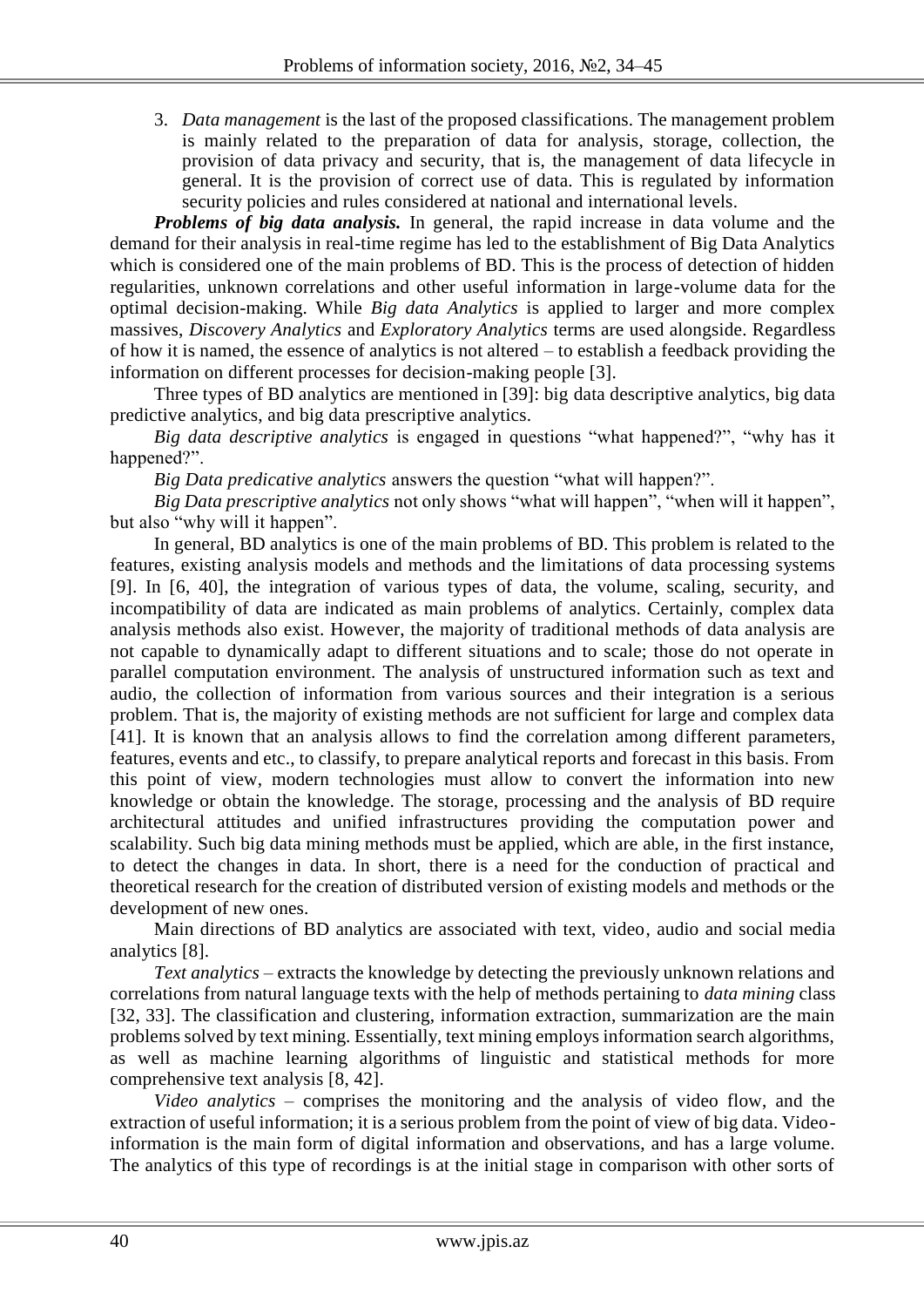data analysis. The analysis of video-information is one of the most complex issues posed to researchers. The main problem here is the information loss occurring as a result of loss in frame frequency and the precision of images [8].

*Audio analytics* – is the method of analysis of unstructured audio data and the extraction of useful information from those. These methods allow to improve the quality of services provided to customers, and to control the conduction of realization issues such as privacy and security. Its main problems are related to speech recognition, noise and etc. [8].

Social media analytics – carries out structured and unstructured data analysis of channels; it is used for forecasting the user behavior. The content in social media is usually large-volume, noisy and dynamic. Hence, the problems mentioned in text, audio and video analytics, as well as BD transmission also pertain to social media analytics [8, 40, 43, and 44].

*Architecture problems of big data.* At present, no broadly accepted architecture is present for BD analytics. The main functional components of big data architecture include data extraction, stream processing, information extraction, data quality/uncertainty management, data integration, data analysis, data distribution, data storage, metadata management, data lifecycle management and privacy. [19, 45] presents the review of existing 'etalon' architectures and platforms for largevolume data analysis such as *Hadoop*, *MapReduce*, *NoSQL* and etc. For now, it is not specified how the optimal architecture of analytical systems must look like for the simultaneous processing of retrospective and real time data.

*Problems of big data processing and storage. Package provides the package processing; Stream Computing* provides the analytical processing of the data regularly updated in real time regime and allows for forecasting, more rapid analysis and decision-making [9]; *Data-intensive computing*: is oriented to parallel computations in the processing of terabytes and petabytes of data. The necessity of data processing in petabytes has led to the emergence of *data–intensive computing approach, which reckons that "not the computations, but the data is the greater wealth"* [3, 9, 46].

Big data has radically altered the methods of data processing and storage, storage devices, storage architecture and data access mechanisms. The storage devices must be capable of providing the accessibility and operative analysis of large-volume data [9]. At present, *DAS* (*Direct Attach Storage*), *NAS* (*Network Attached Storage*), *SAN* (*Storage Area Networks*), *HSM* (*Hierarchical Storage Management*), *ILM* (*Information Life-cycle Management*) technologies are broadly used for the solution of the storage problem which are capable to carry out the transmission of information among devices [3, 6]. However, as for the level of large-scale distribution systems, the drawbacks and limitations of these storage architectures of data emerge. Recently, the application of *grid* and *cloud computing* technologies, which carry out the expansion of the memory capacity of devices, clustering and virtualization of computation and memory resources has almost eliminated the problems in storage [3, 9]. The cloud computing is one of the exceptionally successful approaches in storing and performing the big data computations. On the other hand, cloud storage creates a problem of data security in terms of the control over data completeness [9]. The evaluation and optimization of energy efficiency of BD processing and storage is of rigorous scientific-research importance [7, 8].

*Problems of big data visualization.* One of the main issues in BD analysis is the representation of results – visualization. Overall, the data visualization is one of the most simple and natural methods in data processing and analysis. This method allows a person to get familiar with presented information instantly and to make optimal decisions by correctly assessing the results [36, 35].

The visualization of large-size and large-volume data is not an easy task. Considering the features of BD, the process of visualization of such data encounters the following problems [35]:

 *visual noise*. This problem occurs due to the excessive interconnectedness among the objects in dataset. By noise, the shrinking and loss of separate objects rather than the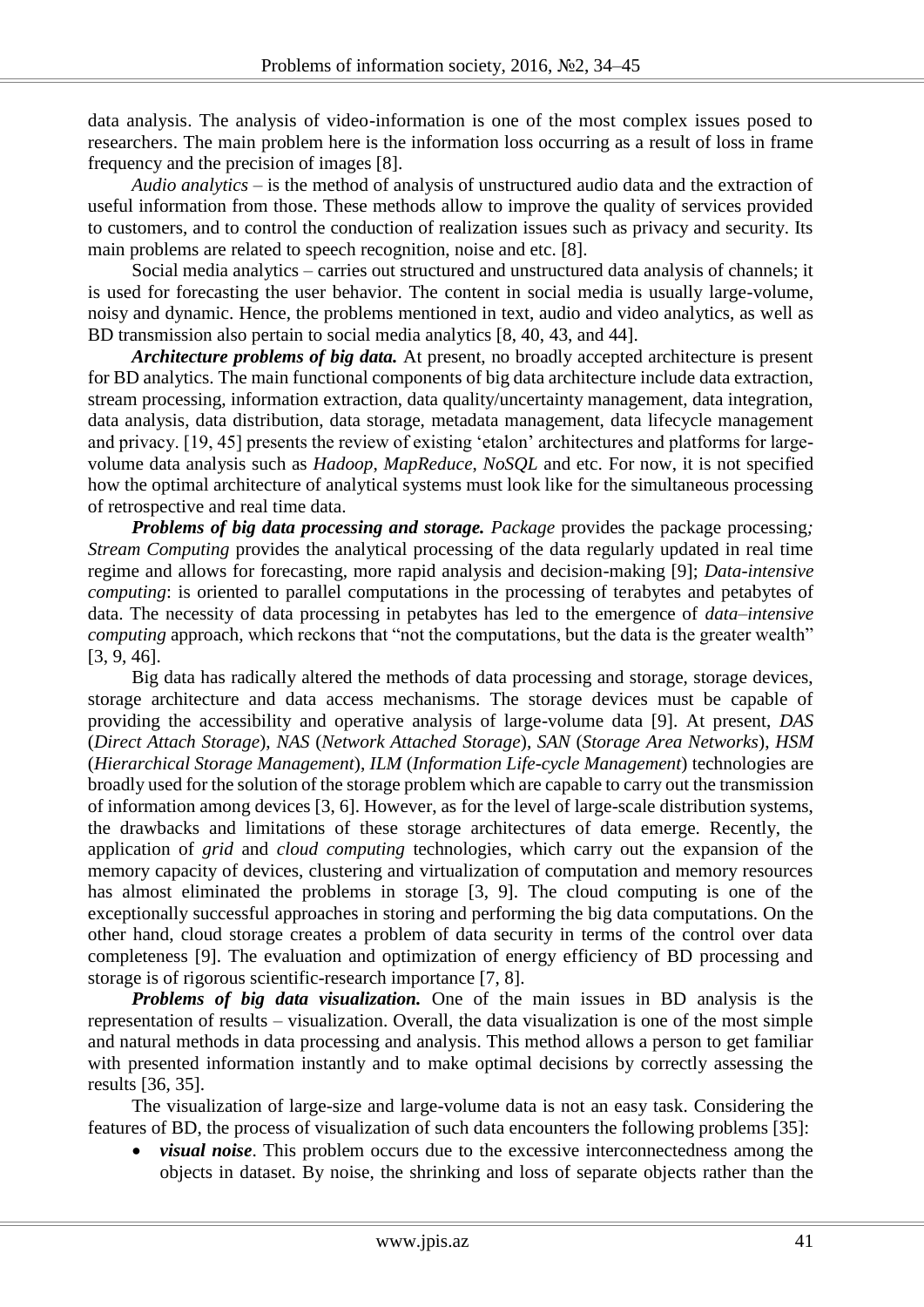deterioration and distortion of data is understood. This complicates the extraction of useful information from total view and additional processing is needed.

- *large image reception*. Human brain is capable of receiving a visual view at some extent. Although the level of perception of graphic data visualization is higher than table visualization, some limitations exist. Hence, after a certain level, a human loses the capability to extract additional information from already loaded visual data. Surely, the methods of visualization are limited with the capabilities of technical devices providing the output view of data. No matter how advanced equipment we use, we encounter the limitations of human perception. That is, the methods of data visualization are not solely limited with the capabilities of devices, but also with physical perception of human. The data filtering – shrinking approach is used in order solve the mentioned problem.
- *Information loss*. This is the problem emanating from the solution of perception of visual noise and large image. The attitudes applied in solution of mentioned problems reduce the data used at the end, but also lead to the emergence of the problem of information loss. It is because the methods of shrinkage of visual information carries out the aggregation and filtering of data according to one or several criteria based on the similarity of objects. These approaches may mislead analysts, and thus rather important and interesting issues may be ignored. Moreover, the process of data aggregation for obtaining the accurate and necessary information may require substantial time and computation resources.
- *high performance requirements*. Graphical analysis is not only confined with the static visualization of images, but dynamic visualization is used as well; in this case, a subtle problem occurs in static visualization. There emerges a need for process performance at a certain velocity of visualization. It is due to the reason that, substantial time and computation resources are required for the filtering of large-volume data during the analysis process.
- *high rate of image change*. As seen from subtitle, this problem is related to the high rate of change of images. That is, a person simply cannot react to the rapid change of data or their intensity on the screen during observation. The reduction in the rate of changing images is not able to provide the desirable effectiveness of the process. However, the speed of human reaction creates certain problems in this process.

It is necessary to develop new methods and technologies, as well as the qualified personnel for the elimination of such problems.

*Security problems of big data.* Overall, data security is considered to be an important issue at any time. New challenges have appeared for the information security with the emergence of BD. These problems may be approached in two aspects: 1) the application of big data analytics for information security; 2) information security in big data analytics [47, 48]. Both aspects are one of the topical problems posed to researchers. Such that, the application of big data technologies has demonstrated the obsoleteness and inadequacy of existing security models applied 15 years ago for today. The more digitalized the information and the more information added, it is more accessible and the number of users is higher. As a result, the incidents related to information security emerge such as the theft, distortion of information and network hack, the capture of personal information easily by malicious subjects.

The analysis of individual information without the consent of those individuals is unacceptable both ethically and legally; it is a serious problem in terms of security and privacy [49].

The features of BD, such as the variety and velocity, have exacerbated the security and privacy problems. First, the size of big data is excessively large in relation to existing security approaches. This, in turn, complicates the measures in security field. On the other hand, big data is stored in distributed form and network threats may increase such threats [9]. The large-scale "cloud" infrastructure, the variety of data sources, collection of stream information and the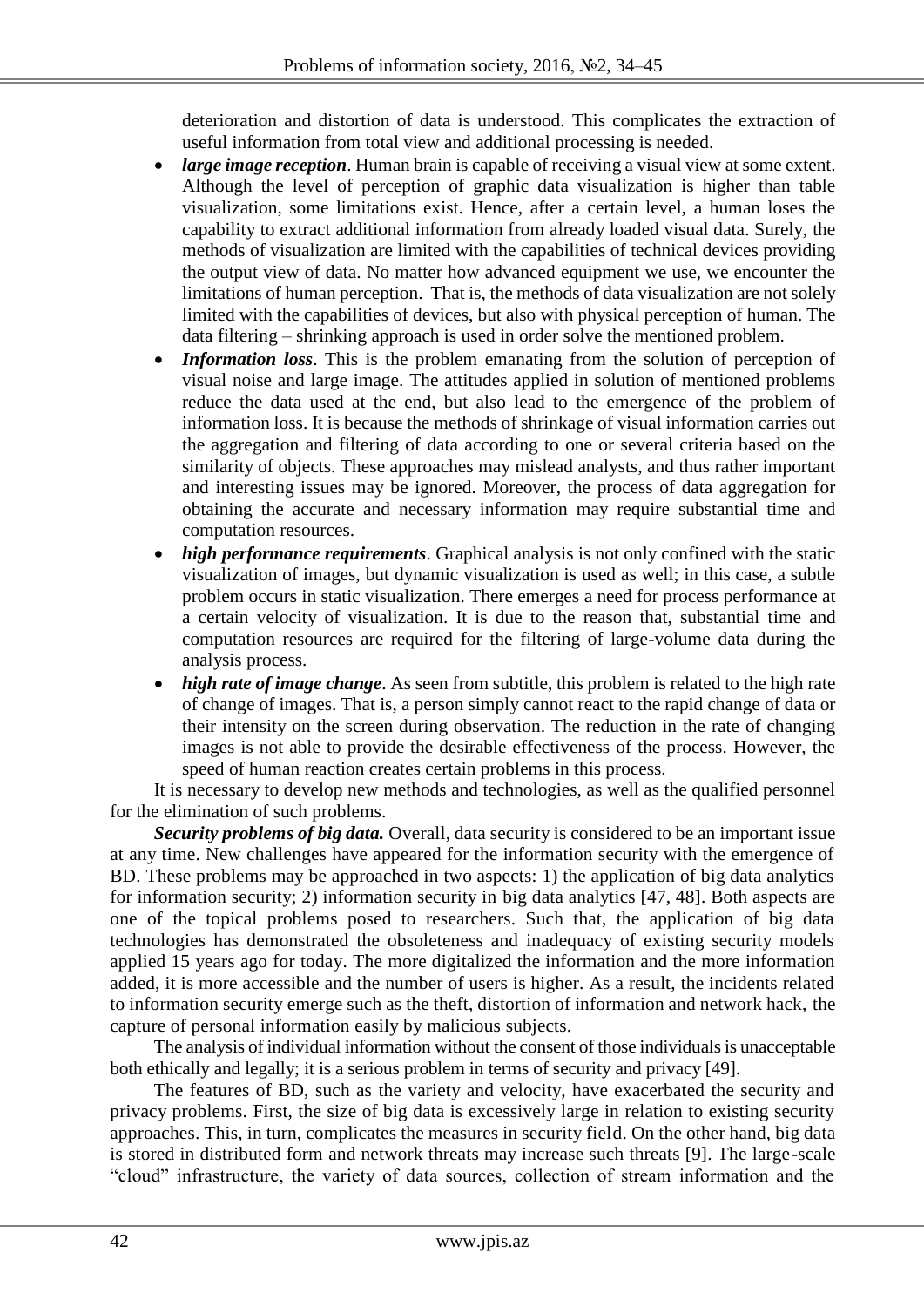migration of large-volume information into "clouds" have also revealed caveats in security systems. Therefore, traditional security mechanisms are not sufficient in situations of BD expansion. At the same time, data stream requires quite flexible and rapid security solutions [9, 47-49]. The problems constituting the main directions of scientific research, such as the detection of cyber-attacks; information systems security, management of security risks, information risk assessment and so on, are one of the important problems challenging the researchers in the solution of problems similar to BD [47].

#### **Conclusion**

As a valuable source of knowledge, *big data* has become the most debated topic and new multidisciplinary scientific research direction in the field of information technologies by attracting the state, business and scientific communities throughout the world. The main directions of scientific research works are constituted by science-intensive problems emanating from natural features, such as volume, velocity and the variety; the latter form the basis for the big data concept. The problem groups include various issues starting with the data collection and ending with the presentation of results to user. For this reason, the problems must reach their scientific solution related to the processing and management, storage, security, search, analysis and etc. of the text, images, audio-video and other type of the unstructured information in terabytes and exabytes. The development of methods such as data mining-class methods which are more effective in problem solution (associative rules, regression, classification, clustering and etc.), artificial neural networks, machine learning, optimization, as well as genetic algorithms, image recognition, predictive analytics, imitation modelling, statistical analysis, and the visualization of analytical data, are one of the main issues posed to researchers.

#### **References**

- 1. The digital universe in 2020: Big Data, Bigger Digital Shadows, and Biggest Growth in the Far East. Study report, IDC, November 2014, http://www.emc.com/leadership/digitaluniverse/index.htm
- 2. Diebold F. Big Data Dynamic Factor Models for Macroeconomic Measurement and Forecasting / Discussion Read to the Eighth World Congress of the Econometric Society, Cambridge: Cambridge University Press, 2000, pp. 115-122.
- 3. Aliguliyev R.M., Hajirahimova M.S. "Big data" phenomenon: problems and prospects // Information Technologies problems, 2014. №2, pp.3-16.
- 4. Big data: The next frontier for innovation, competition, and productivity. Analyst report, McKinsey Global Institute, May 2011, http://www.mckinsey.com
- 5. Fan J., Han F. & Liu H. Challenges of Big Data analysis // National Science Review, 2014, vol. 1, no. 2, pp. 293–314.
- 6. Chen P.L., Zhang C.Y. Data-intensive applications, challenges, techniques and technologies: A survey on Big Data // Information Sciences, 2014, vol. 275, pp.314–347.
- 7. Chen M, Mao S, Liu Y. Big data survey // Mobile Networks and Applications, 2014, vol.19, no.2, pp.171–209.
- 8. Gandomi A., Haider M. Beyond the hype: Big data concepts, methods, and analytics //International Journal of Information Management, 2015, vol. 35, pp. 137–144.
- 9. Jina X., Benjamin W. Waha, Chenga X., Wanga Y. Significance and Challenges of Big Data Research, 2015, vol.2, no.2, pp. 59–64.
- 10. Halevi G. The Evolution of Big Data as a Research and Scientific Topic // Research Trends, 2012, no.30, pp.3-6.
- 11. Raghavendra K. et al. The anatomy of big data computing // Software: practice and experience, 2016, no. 46, pp.79–105.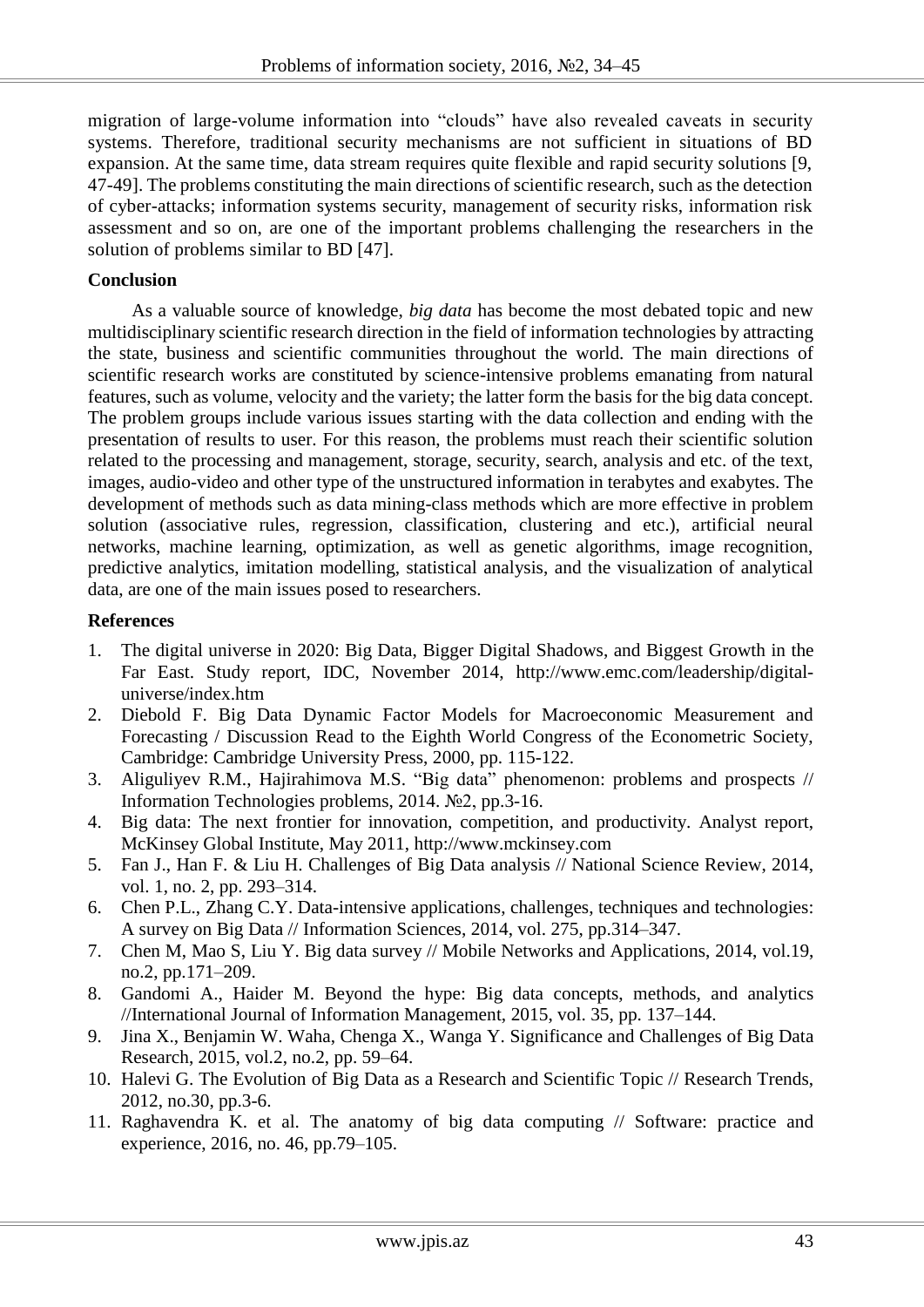- 12. Codd E. F. A Relational Model of Data for Large Shared Databanks // Communication ACM, 1970, vol.13, no.6, pp. 377-387.
- 13. DeWitt D., Gray J. Parallel database systems: the future of high performance database systems // Communication ACM, 1992, vol. 35, no.6, pp. 85–98.
- 14. Ghemawat S., Gobioff H. and Leung S.T. The Google File System / Proceedings of the Nineteenth ACM Symposium on Operating Systems Principles, New York, USA, October 2003, pp. 29–43.
- 15. Dean J., Ghemawat S. MapReduce: Simplified Data Processing on Large Clusters / Proceedings of the Sixth Symposium on Operating System Design and Implementation, volume 6 of OSDI '04, Berkeley, CA, USA, 2004, pp.137–150.
- 16. Hadoop MapReduce, http://www.hadoop.apache.org/docs/stable/mapred\_tutorial.html
- 17. Hadoop Distributed File System, http://www.hadoop.apache.org/docs
- 18. Diebold F. On the Origin(s) and Development of the Term "Big Data". Pier working paper archive, Penn Institute for Economic Research, Department of Economics, University of Pennsylvania, 2012, [http://www.ssc.upenn.edu/~fdiebold/papers/paper112/Diebold\\_](http://www.ssc.upenn.edu/~fdiebold/papers/paper112/Diebold_) Big\_Data.pdf
- 19. Maier M. Towards a Big Data Reference Architecture, 2013, http://www.win.tue.nl/~gfletche/Maier\_MSc\_thesis.pdf
- 20. Imamverdiyev Y.N. Broad perspectives and problems of big data technologies // Information society problems, 2016, №1, pp. 23-34.
- 21. Clifford L. Big data: How do your data grow? // Nature, 2008, vol.455, pp. 28–29.
- 22. Kaisler S. et al. Money W. Big Data: issues and challenges moving forward / Proceedings of the 46th Hawaii International Conference on System Sciences, 2013, pp. 995–1004.
- 23. Tole A.A, et.all. Big Data challenges // Database Systems Journal, 2013, vol. 4, no. 3, pp. 31–40.
- 24. Laney D. 3D Data Management: Controlling Data Volume, Velocity and Variety. Technical report, META Group, Inc (now Gartner, Inc.), February 2001, http://www.blogs.gartner.com/doug-laney/files/2012/01
- 25. Alguliyev R.M., Ismayilova N.T. Bibliometric Analysis of Big Data Research / "Big data: capabilities, multidisciplinary problems and perspectives" First Republican scientificpractical conference proceedings, Baku, 25 February, 2016. Pp. 58-60.
- 26. Hey T., Tansley S., Tolle K. (Eds.), The Fourth Paradigm: Data-Intensive Scientific Discovery, Microsoft Corporation, 2009, 287 p.
- 27. Zhang Y., Zhao Y. Astronomy in the Big Data Era // Data Science Journal, 2015, vol. 14, no.11, pp.1-9.
- 28. Hays R. R., Daker-W. G. The care.data consensus? A qualitative analysis of opinions expressed on Twitter // BMC Public Health, 2015, vol. 15, no. 838, pp. 2-13.
- 29. Greene C.S., Tan J., Ung M., Moore J.H., and Cheng C. Big data bioinformatics // Journal of Cellular Physiology, 2014, vol.229, no.12, pp.1896–1900.
- 30. Wu Z. From Big Data to Data Science: A Multi-disciplinary Perspective // Big Data Research, 2014, vol. 1, p.1.
- 31. Jagadish H.V. Big Data and Science: Myths and Reality // Big Data Research, 2015, vol. 2, no 2, pp. 49–52.
- 32. Wu X., Zhu X., Wu G.Q., Ding W. Data mining with bigdata // IEEE Transactionson Knowledge and Data Engineering, 2014, vol.26, no. 1, pp. 97–107.
- 33. Alguliev R., Aliguliyev R., Hajirahimova M. Multi-document summarization model based on integer linear programming // Intelligent Control and Automation, 2010, vol.1, no.1, pp.105-111.
- 34. Omar Y. Al-J. et al. Efficient Machine Learning for Big Data: A Review // Big Data Research, 2015, vol. 2, no. 3, pp. 87–93.
- 35. Gorodov E., Gubarev V. Analytical Rewiew of Data Visalization Methods in Application to Big Data // Journal of Electrical and Computer Engineering, 2013, 1-7 p.